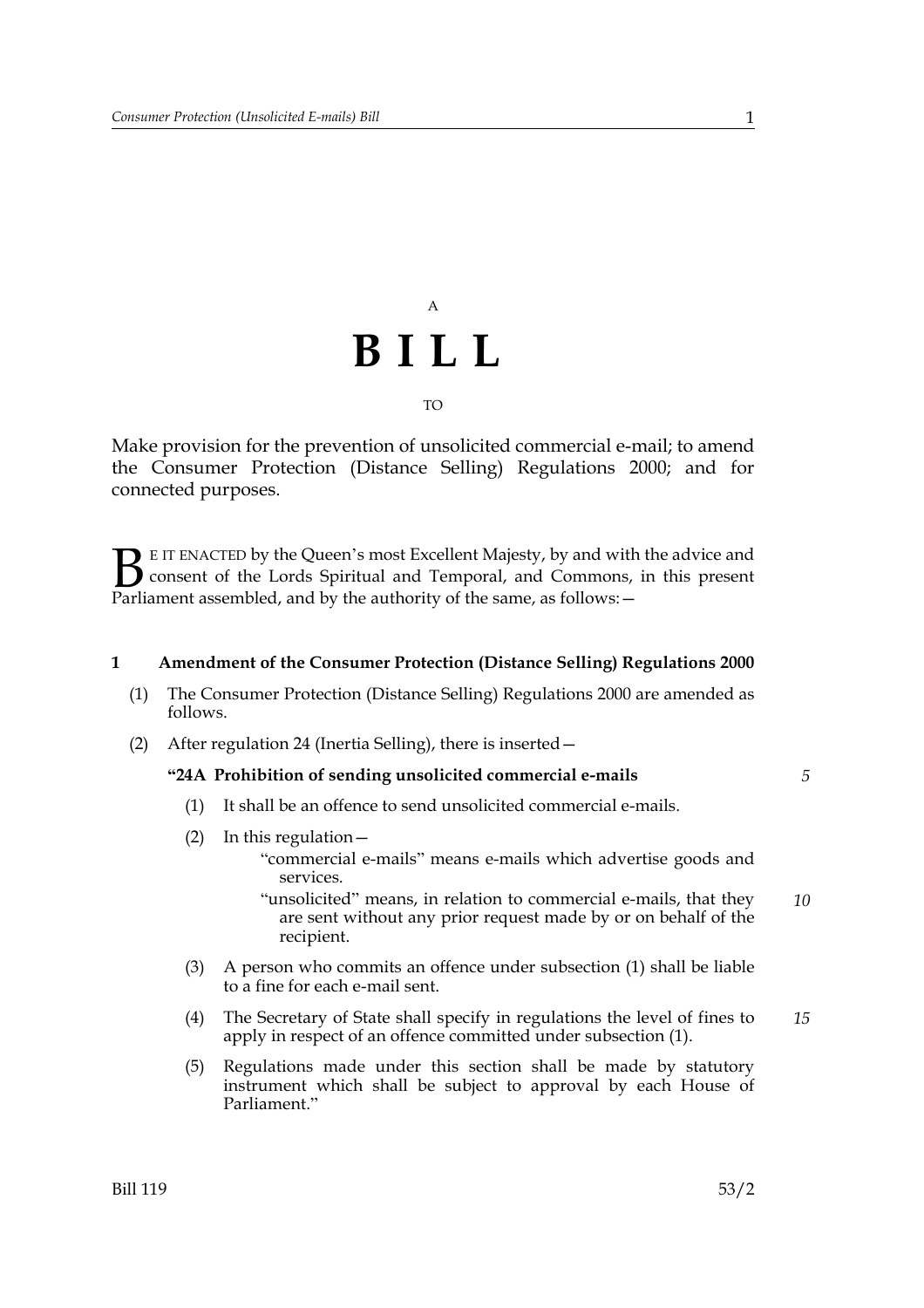### **2 Short title and extent**

- (1) This Act may be cited as the Consumer Protection (Unsolicited E-mails) Act 2003.
- (2) This Act extends to Northern Ireland.